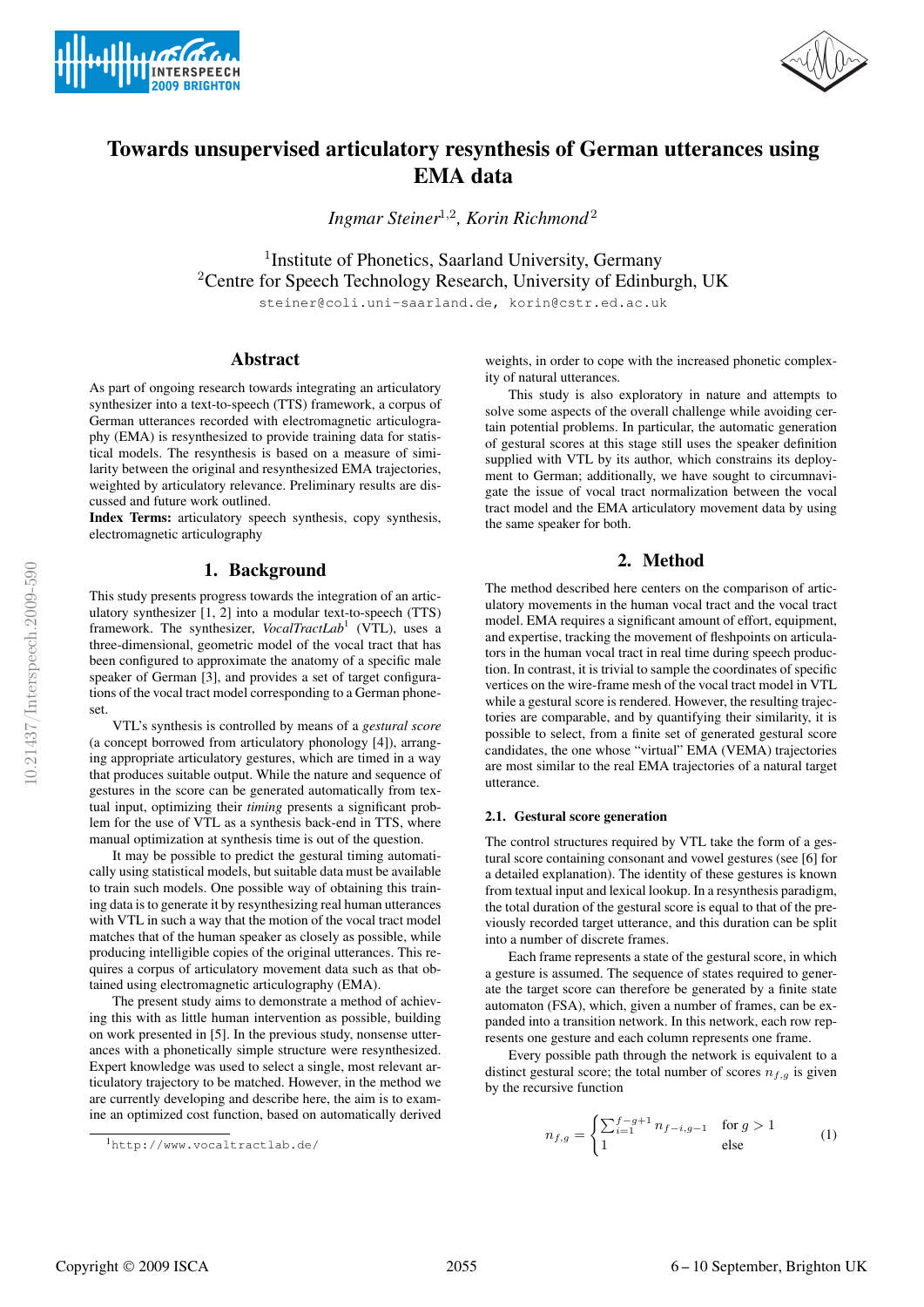where  $f$  and  $g$  are the number of frames and gestures, respectively.

Finding the best gestural score is therefore essentially a forced alignment problem, and since the search space can quickly become prohibitively large, a dynamic programming technique such as a Viterbi search is invaluable to efficiently find the optimal gestural score. One example of such a path through the network is shown in Fig. 1.

#### 2.2. Articulatory data

In order to avoid the need for vocal tract normalization, EMA data of the same speaker as that used for the speaker configuration in VTL was required. Of the numerous EMA recordings available of the speaker in question, a set of utterances was selected that contained 24 normal German utterances<sup>2</sup>, repeated 7 times each.

This EMA corpus was recorded at the Centre for General Linguistics (ZAS), Berlin, in 2002. The data was sampled at 200 Hz on a Carstens AG100 articulograph, with measurement coils in the midsagittal plane, on the lower incisors  $(LI)$ , lower  $lip$  (LL), and tongue tip (TT), blade (TB), and dorsum (TD), with simultaneous audio. Further details of the recording procedure can be found in [7].

#### 2.3. Error metric

The suitability of a gestural score candidate is determined by a cost function, which calculates the difference between the VEMA trajectories synthesized by VTL using this gestural score, and the corresponding EMA trajectories in the original data. Our cost function is similar to that of [8], in that a correlation coefficient  $r$  is combined with the squared error  $s_e$  to quantify the similarity in shape of, as well as the distance between, two trajectories.

$$
c = fs_e + (1 - f)(1 - r)
$$
 (2)

These metrics are balanced by a scaling factor  $f$  and weighted according to a matrix of weights, which stores the relevance of each articulatory trajectory for the production of each element in the phoneset. This allows deviation in the shape or scale of the VEMA trajectories from the corresponding original EMA trajectories to be penalized much more strongly where the trajectories represent an articulator critical for the current gesture.

#### 2.4. Relevance of articulators

Not every articulatory movement is equally critical to the gestures required for a given phone to be produced; e.g. for the production of a [z], the TT trajectories are far more relevant than the LL. To quantify this relevance, a weight is applied to each articulatory trajectory, in each frame. While it is possible to define these weights using phonetic expert knowledge, the task of doing so is tedious and potentially error-prone, and general phonetic knowledge cannot always predict which specific strategies of speech production are actually employed by the individual speaker whose utterances are to be resynthesized.

A promising possibility is to statistically analyze the EMA data, given a phonetic transcription, and automatically identify the articulators relevant to the realization of each phone type. Such an approach, using Kullback-Leibler divergence, is detailed in [9], and was applied to the EMA data used in this study.

| Phone                | Identified articulatory trajectories |     |     |             |     |     |
|----------------------|--------------------------------------|-----|-----|-------------|-----|-----|
| [ə]                  | TTy                                  |     |     |             |     |     |
| $\lbrack v \rbrack$  | TDy                                  |     |     |             |     |     |
| [a]                  | TTy                                  | TTx |     | TDy LIx     | LLy |     |
| [e:]                 | LIy                                  | TBy | LLy |             |     |     |
| [g]                  | TBx                                  | LIV | TTy |             |     |     |
| [h]                  | <b>TTx</b>                           | TDy | TTy | LIy         |     |     |
| $\lceil$ iː $\rceil$ | TBx                                  | TTy |     | LLy TTx     | TDy |     |
| M                    | TBx                                  |     |     |             |     |     |
| $\lceil m \rceil$    | LIy                                  | TDy | TTy | LLy         | TDx |     |
| $\lceil$ o]          | TDy                                  | TBx | TTy | LLx         | LIy |     |
| $\lfloor$ R]         | TDx                                  | TTy |     | LIV LLX TTX |     | TDy |
| [ʊ]                  | TTy                                  | TDy | TDx | LIx         | LLy |     |
| $\lceil x \rceil$    | LIy                                  |     |     |             |     |     |
| [yː]                 | LIy                                  |     |     |             |     |     |
| [z]                  | TBy                                  |     |     |             |     |     |

Table 1: *Sample results of applying the algorithm presented in [9] to the German EMA data. For each phone (in IPA notation) the articulatory trajectories identified as relevant are listed. In numerous cases, the identified trajectories defy phonetic knowledge, which is almost certainly due to the low suitability of this particular EMA data set for this type of analysis. Phones for which no relevant trajectories were found have been omitted here.*

In order to apply this algorithm to the EMA corpus, the acoustic data was first automatically segmented using forced alignment with HTK  $[10]$  via MAUS<sup>3</sup>  $[11]$ .

The results of the automatic identification, listed in Table 1, are somewhat unsatisfactory. However, it is more than likely that this can be attributed to any or all of a number of possible error sources, all of which implicate the data as less than suitable, not the algorithm itself. In particular,

- the number and placement of measurement coils exclude the velum and upper lip, so a number of phones cannot be correctly described with this particular EMA data set;
- only 24 distinct utterances were used, and they are not phonetically balanced, so there is additional data sparsity;
- the phonetic segments were automatically aligned and not hand-corrected (see below);
- the articulatory trajectories were treated as independent; it is possible that the "2D" variant of the algorithm, which combines the x and y trajectories of each measurement coil, would produce clearer results.

The biggest problem seems to be the fact that the segment boundaries are not optimal. While they were visually checked for obvious alignment errors, the precision of automatic boundary placement was low. It is observed in [9] that labeling errors can affect the performance of the algorithm, and our preliminary results confirm this sensitivity.

Despite the limited applicability of the results obtained here, the automatic identification of relevant articulators remains an attractive possibility, and will be tested more thoroughly on a more suitable EMA corpus. In the mean time, as a fallback for the present study, we have used a manually assigned baseline weighting instead to work around the problems we have described.

<sup>&</sup>lt;sup>2</sup>The utterances were "normal" in the sense that they were wellformed, grammatical German sentences and did not contain nonsense syllables.

 $3$ http://www.phonetik.uni-muenchen.de/ forschung/Verbmobil/VM14.7eng.html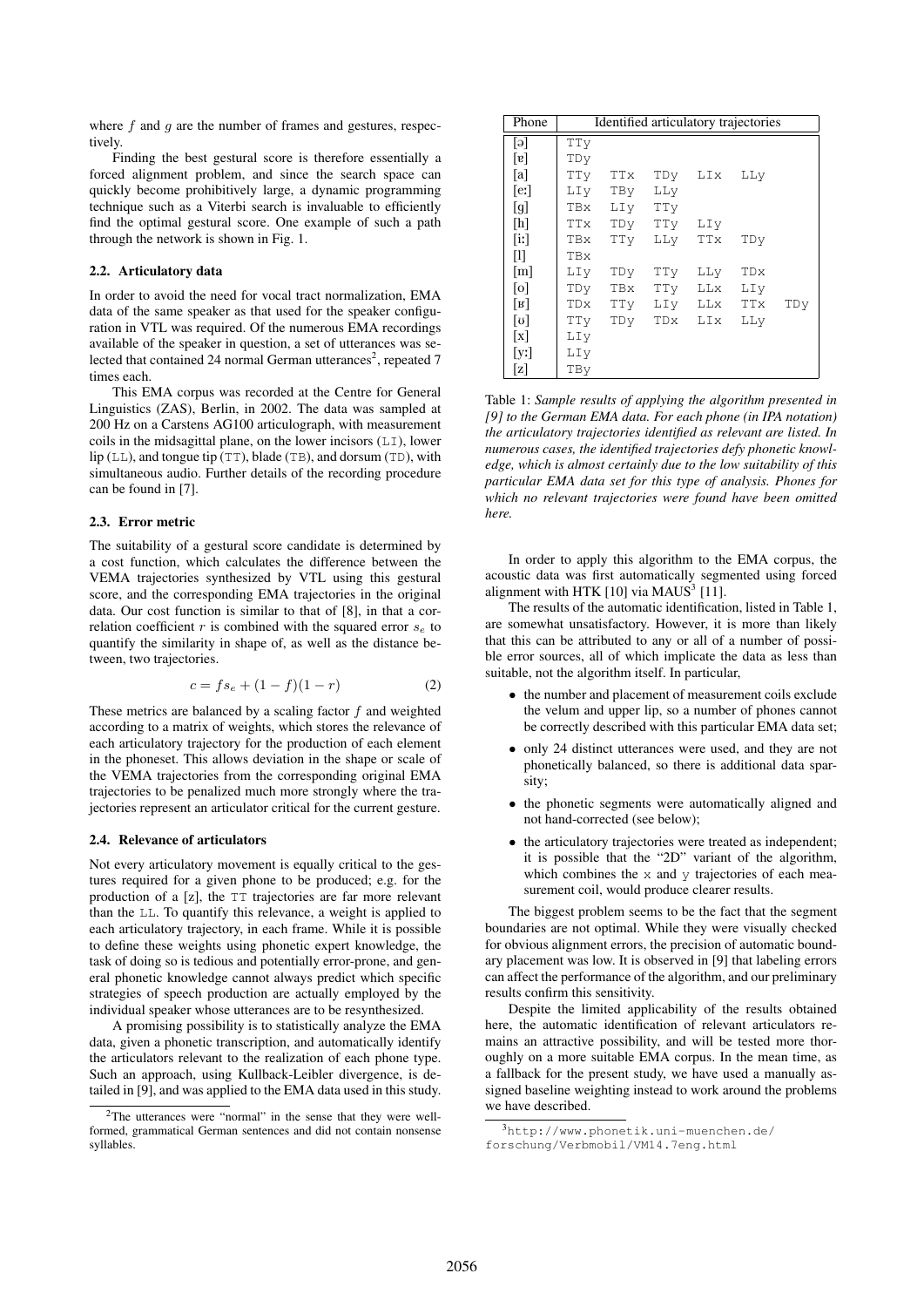

Figure 1: *Transition network for the nonsense utterance* [zazazaza]*, illustrating the search space. The columns represent the frames of the 2 second utterance (at 10 frames per second; columns labels are frame start times), while the rows represent the sequence of gestures. The path through the shaded states is equivalent to the least costly gestural score (from [5]).*



Figure 2: *Original (top) and resynthesized (bottom)* TTy *trajectories for the 3 second utterance "Ich habe Daten analysiert" ("I've analyzed data") at 20 frames per second. The vertical lines indicate gesture boundaries. The underlying gestural score was generated in such a way that the global shape of the trajectories takes precedence over the actual values.*

# 3. Results

Using the method described above, and presuming an appropriate cost function, an underspecified gestural score containing consonant and vowel gestures can be generated for a given utterance in the EMA corpus. As an example, one utterance illustrating the VEMA trajectories resynthesized by VTL using such a score is shown in Fig. 2. It should be noted that priority in determining the gesture boundaries was given to the overall shape of the trajectories, not the absolute values (see also Section 4.1 below).

Prior to waveform synthesis, the gestural score is enriched with  $F_0$  gestures generated automatically by extracting the pitch contour from the original utterance (using Praat<sup>4</sup>), and aligned with the consonant gestures. The result of the waveform synthesis is shown in Fig. 3.

#### 4. Discussion

We have described a method to automatically generate a gestural score from a spoken utterance for which EMA data is available and whose phone sequence is known. The method aims to find the score which most closely approximates the timing of the articulatory gestures assumed to underlie the original utterance. By performing this analysis-by-synthesis process for a suitably large number of utterances, we can build a training set



Figure 3: *Original (top) and resynthesized (bottom) utterance "Ich habe Daten analysiert" ("I've analyzed data"); the automatically aligned acoustic segmentation (in IPA) is shown in the middle.*

of gestural scores. These may be used directly to train models (for example a CART model) to predict gestural score timings directly from text. Alternatively, by synthesizing the training set of gestural scores with VTL, a set of parameter trajectories may be generated, which encode the changing shape of the vocal tract model over time. These may be used to train statistical models to predict similar parameter trajectories for unseen utterances, for example using models similar to those used in statistical parametric speech synthesis [12].

#### 4.1. Vocal tract geometry

By using EMA data from the same speaker as the one whose magnetic resonance imaging (MRI) data forms the basis for the vocal tract model's geometry and target configurations [3], we

<sup>4</sup>http://www.praat.org/